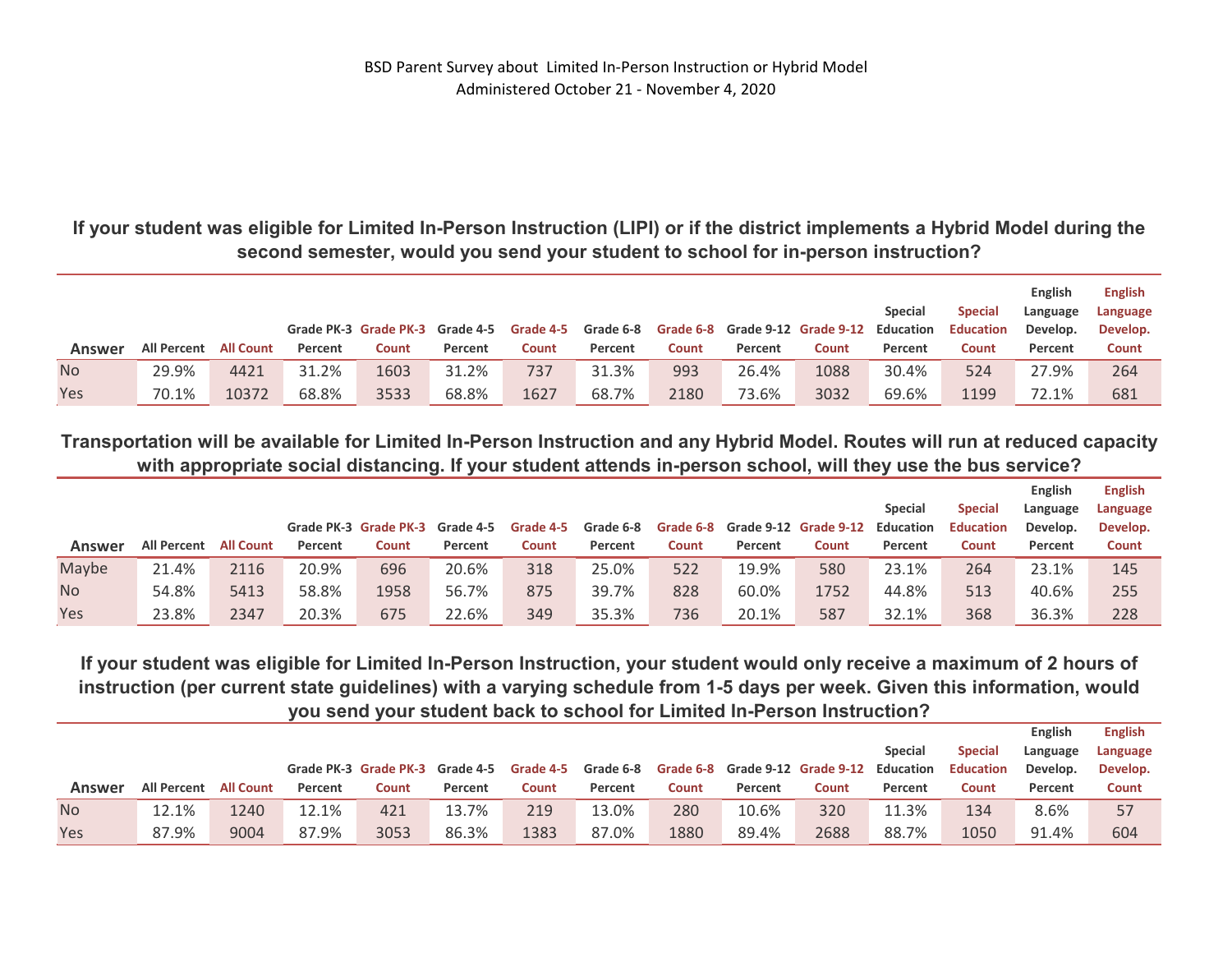**If your child would receive less teacher-directed instructional time overall, would you send your student back to school to receive Limited In-Person Instruction?** 

|           |                    |                  |         |                                 |         |       |                     |       |         |                                           |                |                  | <b>English</b> | <b>English</b> |
|-----------|--------------------|------------------|---------|---------------------------------|---------|-------|---------------------|-------|---------|-------------------------------------------|----------------|------------------|----------------|----------------|
|           |                    |                  |         |                                 |         |       |                     |       |         |                                           | <b>Special</b> | <b>Special</b>   | Language       | Language       |
|           |                    |                  |         | Grade PK-3 Grade PK-3 Grade 4-5 |         |       | Grade 4-5 Grade 6-8 |       |         | Grade 6-8 Grade 9-12 Grade 9-12 Education |                | <b>Education</b> | Develop.       | Develop.       |
| Answer    | <b>All Percent</b> | <b>All Count</b> | Percent | Count                           | Percent | Count | Percent             | Count | Percent | Count                                     | Percent        | Count            | Percent        | Count          |
| <b>No</b> | 22.8%              | 1979             | 22.7%   | 665                             | 24.0%   | 320   | 24.2%               | 439   | 21.2%   | 555                                       | 25.1%          | 255              | 16.2%          | 93             |
| Yes       | 77.2%              | 6706             | 77.3%   | 2262                            | 76.0%   | 1013  | 75.8%               | 1373  | 78.8%   | 2058                                      | 74.9%          | 761              | 83.8%          | 481            |

## **If your child would have a different teacher as a result of participating in Limited In-Person Instruction, would you send your student back to school to receive Limited In-Person Instruction?**

|           |                    |                  |         |                                 |         |           |           |       |         |                                           |                |                  | <b>English</b> | <b>English</b> |
|-----------|--------------------|------------------|---------|---------------------------------|---------|-----------|-----------|-------|---------|-------------------------------------------|----------------|------------------|----------------|----------------|
|           |                    |                  |         |                                 |         |           |           |       |         |                                           | <b>Special</b> | <b>Special</b>   | Language       | Language       |
|           |                    |                  |         | Grade PK-3 Grade PK-3 Grade 4-5 |         | Grade 4-5 | Grade 6-8 |       |         | Grade 6-8 Grade 9-12 Grade 9-12 Education |                | <b>Education</b> | Develop.       | Develop.       |
| Answer    | <b>All Percent</b> | <b>All Count</b> | Percent | <b>Count</b>                    | Percent | Count     | Percent   | Count | Percent | Count                                     | Percent        | Count            | Percent        | <b>Count</b>   |
| <b>No</b> | 25.7%              | 2234             | 31.8%   | 930                             | 31.4%   | 418       | 22.2%     | 403   | 18.5%   | 483                                       | 25.7%          | 261              | 19.3%          | 111            |
| Yes       | 74.3%              | 6451             | 68.2%   | 1997                            | 68.6%   | 915       | 77.8%     | 1409  | 81.5%   | 2130                                      | 74.3%          | 755              | 80.7%          | 463            |

## **If your child would receive less teacher-directed instructional time overall in a Hybrid Model, would you send your student back to school in a Hybrid Model?**

|           |                       |      |         |                                 |         |           |         |       |                                                     |       |                |                  | English  | <b>English</b> |
|-----------|-----------------------|------|---------|---------------------------------|---------|-----------|---------|-------|-----------------------------------------------------|-------|----------------|------------------|----------|----------------|
|           |                       |      |         |                                 |         |           |         |       |                                                     |       | <b>Special</b> | <b>Special</b>   | Language | Language       |
|           |                       |      |         | Grade PK-3 Grade PK-3 Grade 4-5 |         | Grade 4-5 |         |       | Grade 6-8 Grade 6-8 Grade 9-12 Grade 9-12 Education |       |                | <b>Education</b> | Develop. | Develop.       |
| Answer    | All Percent All Count |      | Percent | Count                           | Percent | Count     | Percent | Count | Percent                                             | Count | Percent        | Count            | Percent  | Count          |
| <b>No</b> | 27.6%                 | 2723 | 28.3%   | 942                             | 29.2%   | 451       | 28.9%   | 603   | 24.9%                                               | 727   | 28.9%          | 331              | 21.2%    | 133            |
| Yes       | 72.4%                 | 7153 | 71.7%   | 2387                            | 70.8%   | 1091      | 71.1%   | 1483  | 75.1%                                               | 2192  | 71.1%          | 814              | 78.8%    | 495            |

## **If your child would have a different teacher as a result of returning in a Hybrid Model, would you send your student back to school in a Hybrid Model?**

|           |                    |                  |         |                                 |         |           |           |       |         |                                 |                |                  | <b>English</b> | <b>English</b> |
|-----------|--------------------|------------------|---------|---------------------------------|---------|-----------|-----------|-------|---------|---------------------------------|----------------|------------------|----------------|----------------|
|           |                    |                  |         |                                 |         |           |           |       |         |                                 | <b>Special</b> | <b>Special</b>   | Language       | Language       |
|           |                    |                  |         | Grade PK-3 Grade PK-3 Grade 4-5 |         | Grade 4-5 | Grade 6-8 |       |         | Grade 6-8 Grade 9-12 Grade 9-12 | Education      | <b>Education</b> | Develop.       | Develop.       |
| Answer    | <b>All Percent</b> | <b>All Count</b> | Percent | Count                           | Percent | Count     | Percent   | Count | Percent | Count                           | Percent        | Count            | Percent        | Count          |
| <b>No</b> | 28.7%              | 2836             | 34.5%   | 1147                            | 35.3%   | 545       | 26.0%     | 543   | 20.6%   | 601                             | 29.4%          | 337              | 22.6%          | 142            |
| Yes       | 71.3%              | 7040             | 65.5%   | 2182                            | 64.7%   | 997       | 74.0%     | 1543  | 79.4%   | 2318                            | 70.6%          | 808              | 77.4%          | 486            |